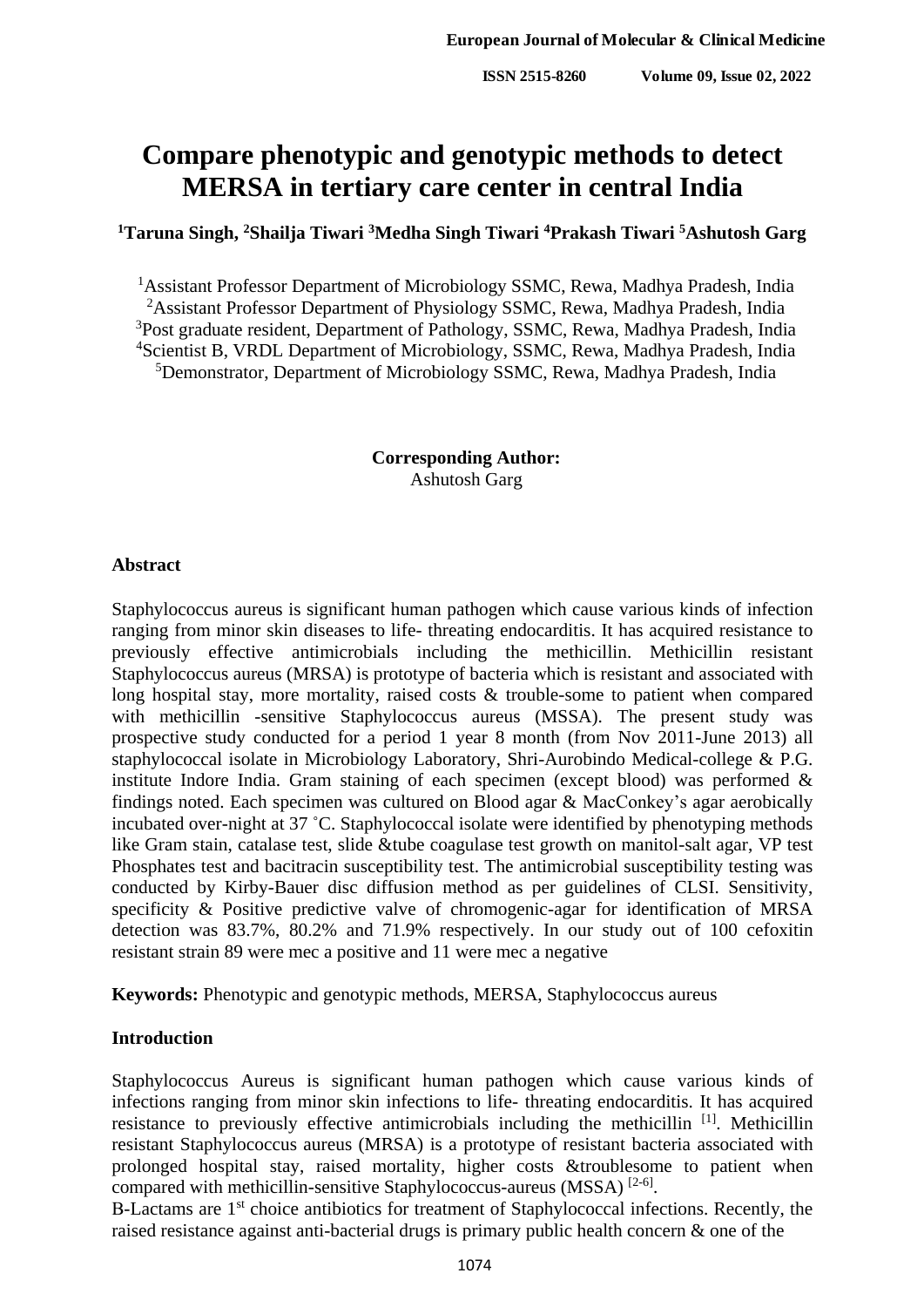biggest threats faced by physicians. In case of resistance to methicillin, due to of alteration of constitutive penicillin-binding-protein (PBPs)/expression of mecA  $^{[7, 8]}$ . This has triggered alarm to this community as S. aureus causing life-threatening infections in hospitals & community. MRSA is one of commonest causes of nosocomial infections causing 40% to 70% S. aureus infections in intensive-care-units (ICU) [9] .

The Clinical and Laboratory Standards Institute (CLSI)<sup>[11]</sup> has recommended the cefoxitin disk test for prediction of mecA–mediated resistance. Detection of mec A gene by Polymerase chain reaction (PCR) is considered to be gold standards but it is not yet available in all clinical laboratories. Therefore phenotypic methods still remain a method of choice in resource limited settings <sup>[10]</sup>. The present study was done to characterize and to determine the prevalence of MRSA isolates obtained from clinical specimens in a health care setup.

#### **Material and Methods**

The present study was a prospective study conducted for a period 1 year 8 month (from Nov 2011- June 2013) all staphylococcal isolate in Microbiology Laboratory, Shri Aurobindo Medical College & P.G. institute Indore India. The specimens like pus and wound swab, blood, bronchoalveolar lavage, sputum, tracheal aspirate, suction tip, urine, vaginal swab, tissue, body fluids/ CSF submitted to microbiology laboratory were processed as per standard procedures <sup>[12]</sup>. Gram staining of each specimen (except blood) was performed and findings noted. Each specimen was cultured on Blood agar and MacConkey's agar aerobically incubated overnight at 37 ˚c. Staphylococcal isolate were identified by phenotyping methods like Gram stain, catalase test, slide and tube coagulase test growth on manitol salt agar, VP test Phosphates test and bacitracin susceptibility test.

All Staphylococcus aureus isolates were tested for methicillin resistance by Cefoxitin (30 μg) disc diffusion test (CDD), Chromogenic agar method. E test to know minimum inhibitory concentration (MIC) of Oxacillin and Vancomycin, Latex agglutination test based on detection of PBP2a in 100 strains of S.aureus. Polymerase chain reaction (PCR) for detection of mec A gene in 100 cefoxitin resistant strains of MRSA. The antimicrobial susceptibility testing was performed by Kirby -Bauer disc diffusion method as per CLSI guidelines [13]. lawn culture of the test strain was prepared on Mueller- Hinton agar (MHA), plate. With all aseptic precautions the antibiotics discs were placed on Mueller Hinton agar plate and incubated at 37 ˚C overnight. Following antibiotics discs (Hi Media Pvt. Ltd, Mumbai) were used according to CLSI guidelines 2010 and ATCC 25923 (MSSA), 43300(MRSA) strain was used as a control strain [13].

#### **Cefoxitin disk-diffusion test**

**Procedure:** All strains were subjected to phenotypic antimicrobial susceptibility tests by Kirby Bauer disc diffusion method using cefoxitin 30 µg disc (Hi-Media, India) following CLSI guidelines 2010.

## **Chromogenic agar**

Hi-Chrome Me Re Sagar (Hi-Media) was used as chromomeric medium for the identification of MRSA.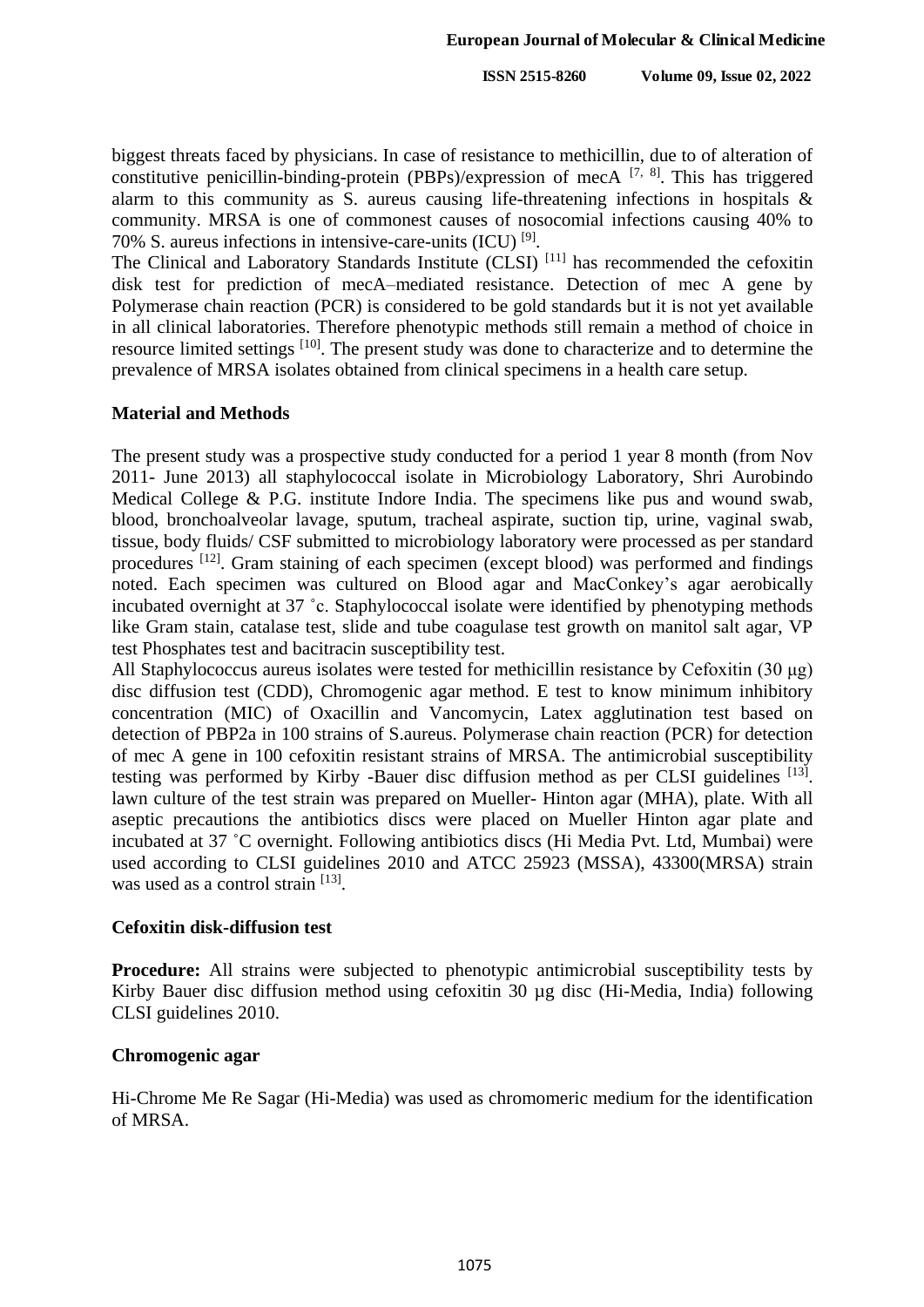**ISSN 2515-8260 Volume 09, Issue 02, 2022**

# **Latex agglutination test Principal**

It is a qualitative slide latex agglutination test for the detection of PBP2a, determinant of mecA gene encoding methicillin resistance. This test was performed by using commercially available MRSA-screen kit manufactured by Denka- Seiken, Tokyo, Japan.

# **E-Test103**

Oxacillin-vancomycin Ezy MIC strips (Hi media Laboratories, Mumbai) were used. The strip was having concentration gradient of oxacillin from 0.064µg-8µg on one half and vancomycin concentration from 0.019 µg-16 µg on other half. Simultaneously oxacillin and vancomycin MIC was detected.

# **Detection of the** *mecA* **Gene by PCR**

Considering cefoxitin as a surrogate marker for mecA gene, 100 strains which were methicillin resistant by cefoxitin disc diffusion, were subjected to genotypic confirmation using PCR for mecA gene detection.

Conventional PCR was done to detect mecA gene in methicillin resistant staphylococcal strains. Three steps for doing PCR and identification of target DNA.

## **Result**

| <b>Method</b>    | <b>Specificity</b> | <b>Sensitivity</b> | <b>PPV</b> | <b>NPV</b> |
|------------------|--------------------|--------------------|------------|------------|
| Chromogenic agar | 30.2               | 83.7               | 71.9       | 89.01      |
| E test           | 96.8               | 91.4               | 94.5       | 94.9       |
| Latex test       | 97.6               | 96.5               | 98.2       | 95.35      |
| PCR              | 96.78              | 89                 |            | 97.26      |
|                  | 100                | 0 <sup>0</sup>     | 00         | $\alpha$   |

**Table 1:** Comparison of various methods for detection of resistant staphylococcal aureus isolate



**Fig 1:** Showing mecA gene existence in cefoxitin resistant strain (n=100)

## **Discussion**

Testing of oxacillin (methicillin) resistance in *S.aureus* has been a challenge for clinical laboratories in recent years. Detection of *mecA* gene is a gold standard method for diagnosis of MRSA in clinical microbiology laboratories.<sup>14</sup> However, most laboratories in developing countries are not in position to perform molecular methods. Cefoxitin is considered as a surrogate marker for mec a gene various studies recommend cefoxitin disc diffusion as a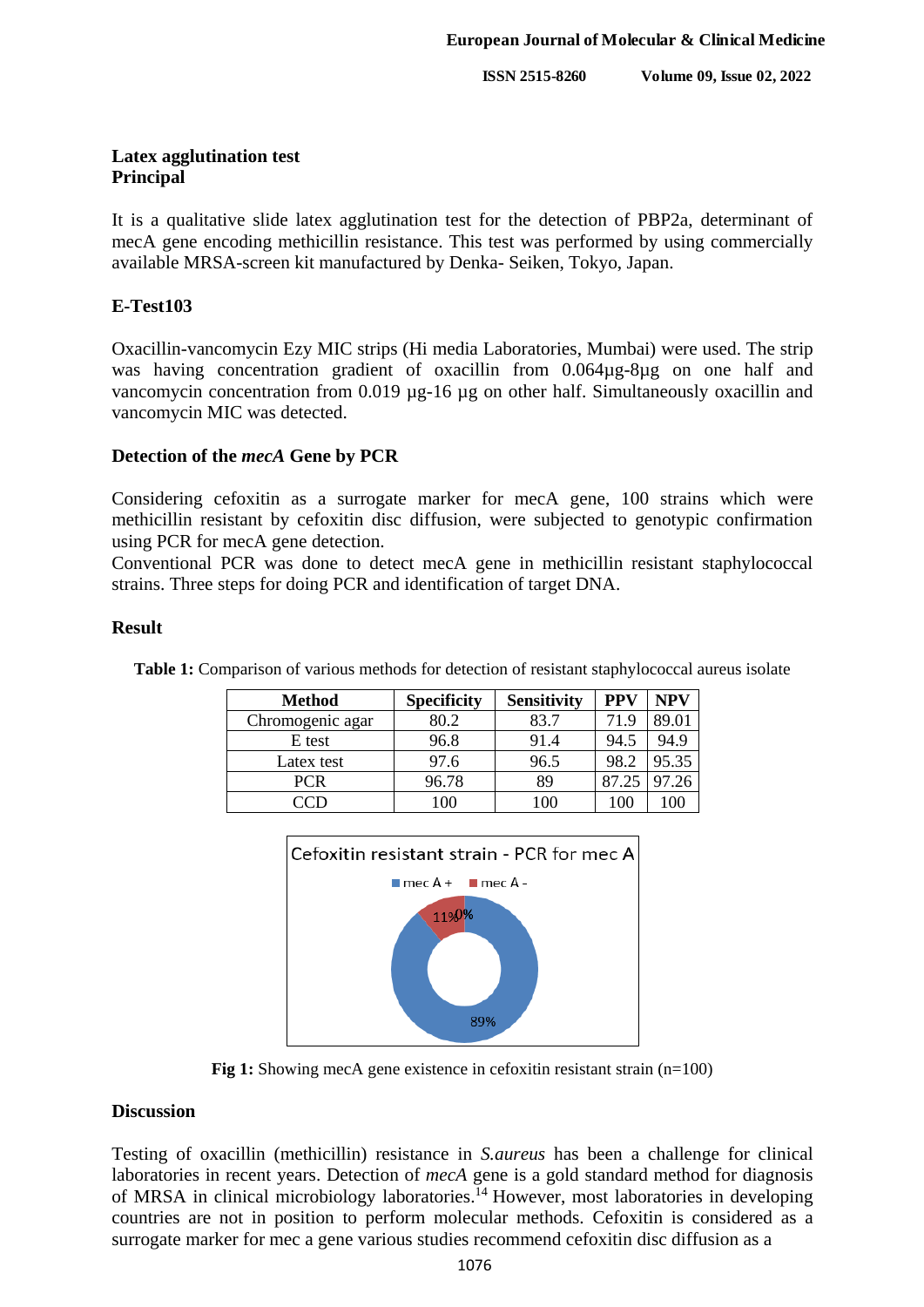reliable marker for detection of MRSA<sup>[14]</sup>.

Sensitivity, specificity & Positive predictive valve of chromogenic – agar for identification of MRSA detection was 83.7%, 80.2% and 71.9% respectively. Our results was in concordance with other studies. (Oberoy L *et al.* 2012<sup>[15]</sup>. MIC by E-test is useful for quantitative determination of susceptibility of bacteria to antibacterial agents. Of the penicillinase-stable penicillins, oxacillin is preferred in-vitro testing as it is more likely to detect heteroresistant strains of staphylococci. In the present study MIC by E-test for oxacillin showed a sensitivity 91.4% and specificity 96.8%, positive predictive value 94.5% similar to 90.9% sensitivity and 98.1% specificity by Oberoy L *et al*. 2012 [15] .

The MRSA screening latex-agglutination test designed to detect PBP2a is rapid, easy to perform and has similar accuracy to PCR for *mecA* gene detection with respect to sensitivity (100%) and specificity (99.1%) (Louie *et al*. 2000 [16] .

Two isolates that are cefoxitin resistant and mec a positive are negative by latex agglutination test for PBP2a. This may indicate that only small amounts of PBP 2a present and that the amounts are too small to be detected by the latex agglutination test.

Iraz M *et al*. 2011 [17] reported 96.5% sensitivity and 98.4% specificity of Latex agglutination test in comparison to PCR. Most of the studies showed 100% correlation of mecA gene with cefoxitin (CDD)(Rao V *et al*. 2011) [18] In our study out of 100 cefoxitin resistant strain 89 were mec A positive and 11 were mec A negative. It is somewhat similar to studies Bhutia *et al*. 2012 [19] .

In our study out of 100 cefoxitin resistant strain 89 were mec a positive and 11 were mec a negative. It is somewhat similar to studies. (Jain A *et al*. 2008) [20]

False positivity results in the MERSA detection needless use of reserve second-line drugs like vancomycin and linezolid. This leads to more drug resistance and increases in health-care costs. False negative reports of MRSA lead to treatment failure, and increased nosocomial and community spread of this deadly microbe. It is always advisable to combine two methods, one with high sensitivity and the other with high specificity.

## **References**

- 1. Chambers HF. The changing epidemiology of Staphylococcus aureus? Emerg Infect Dis. 2001;7:178-1822.
- 2. Akcam FZ, Tinaz GB, Kaya O, Tigali A, Turu E, Hosoglu S. Evaluation of methicillin resistance by cefoxitin disk diffusion and PBP2 a latex agglutination test in mec Apositive Staphylococcus aureus, and comparison of mec A with fem A, fem B, femX positivities. Microbiological Research. 2009;164:400-403.
- 3. Loomba PS, Taneja J, Mishra B. Methicillin and Vancomycin resistant S. aureus in hospitalized patients. J Global Infect Dis. 2010;2(3):275-283.
- 4. Francis ST, Rawal S, Roberts H, Riley P, Planche T, Kennea NL. Detection of meticillinresistant staphylococcus aureus (MRSA) colonization in newborn infants using real-time polymerase chain reaction (PCR). Acta Pædiatrica. 2010;99:1691-1694.
- 5. Gardam MA. Is methicillin-resistant Staphylococcus aureus an emerging community pathogen? A review of the literature. Can J Infect Dis. 2000;11(4):202-211.
- 6. Lawes T, Edwards B, Lo´pez-Lozano JM, Gould I. Trends in Staphylococcus aureus bacteraemia and impacts of infection control practices including universal MRSA admission screening in a hospital in Scotland, 2006e2010: retrospective cohort study and time-series intervention analysis. BMJ Open. 2012;2:1-16.
- 7. Chambers HF. The changing epidemiology of Staphylococcus aureus. Emerg Infect Dis. 2001;7:178-82.
- 8. Khorvash F, Abdi F, Kashani HH, Naeini FF, Narimani T. Staphylococcus aureus in Acne Pathogenesis: A Case-Control Study. N Am J Med Sci. 2012;4:573-6.